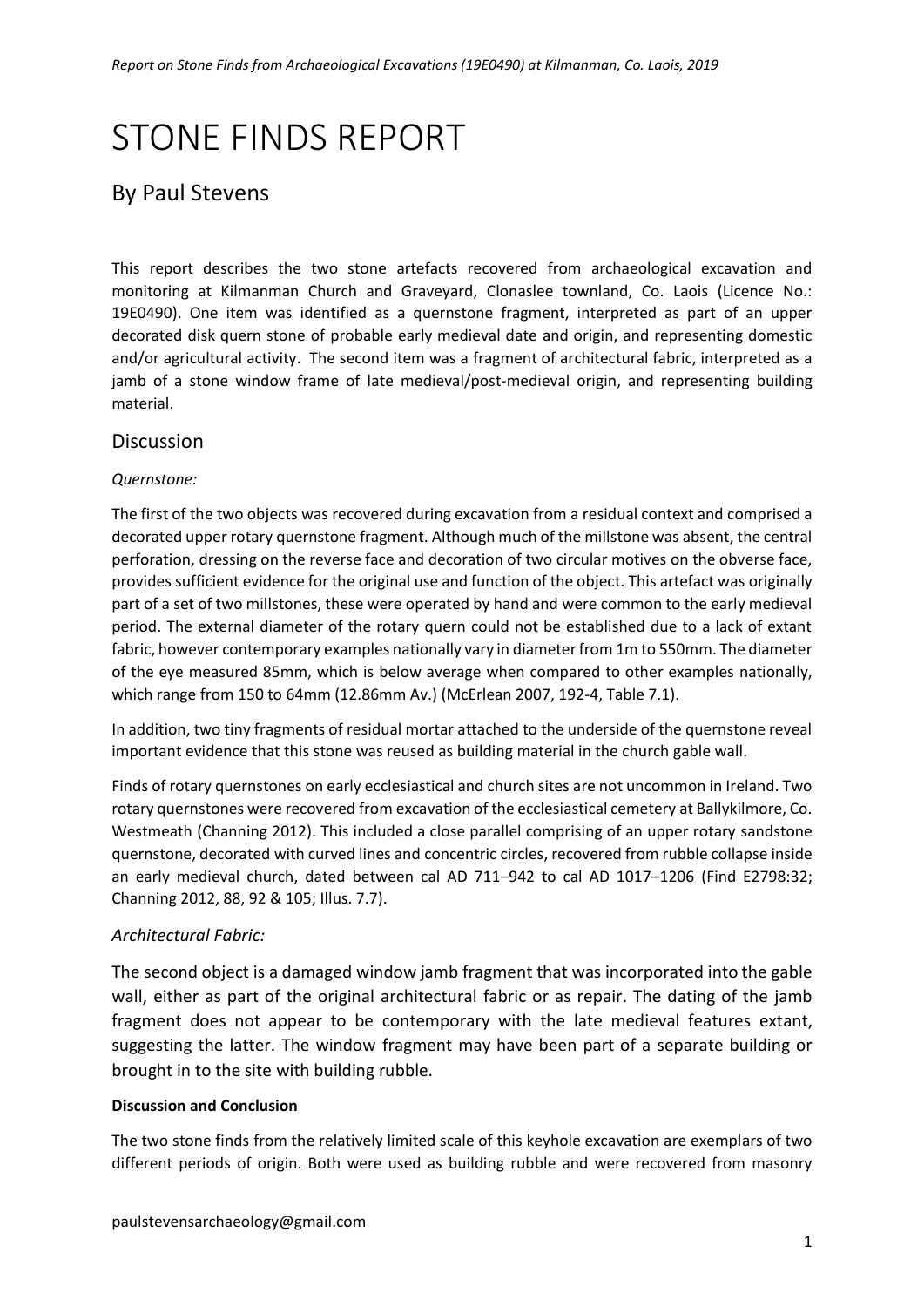collapse and are therefore residual in context, these may represent two separate phases of activity, from two separate periods, demonstrating the complex use-life cycle of this potentially early church site.

The quernstone fragment may have been used as part of domestic activity on an early medieval ecclesiastical settlement, either on the site or adjacent to the site, or alternatively be a residual find brought in with other reused stone. The architectural stone fragment is likely to represent part of the original building fabric on the site and may have been damaged during construction or demolition/remodelling.

#### **Recommendation**

Both finds are archaeological objects and as such represent items of local importance in the historical narrative of the site. The finds are inert and stable, and therefore no additional conservation or stabilisation measured is recommended. Finds should be deposited with the statutory body – the National Museum of Ireland for permanent curation.

#### Catalogue:

Find: 4:1 (Illus. 1-2). Decorated upper rotary quernstone fragment.

Hand-carved, coarse-grained old red sandstone decorated upper quernstone fragment, originally part of a set of two hand-operated millstones, later reused as building material. The stone fragment is decorated on one face by two incomplete incised circular motives, indicating it was the upper stone rather than the lower or base stone, which are undecorated. The fragment is approx. 29-30% complete, which includes the in-tact upper and lower surfaces and part of the damaged central perforation (eye). The majority of the stone is missing, including the outside edge, therefore there is insufficient surviving evidence to calculate the external dimensions of the millstone. The upper face of the stone was flat and decorated with two recessed circular motives; one surrounding the eye and the other decorating the main body of the stone–and possibly one of a set of four. The central perforation, where-surviving, has a rounded profile and was originally circular in plan with an extrapolated internal diameter measuring 85mm—if complete. Part of the underside of the perforated was damaged. The object tapers in width, from 34.20mm (at the central perforation) to 41.38mm+ (at the surviving edge); a design feature which was allows both centrifugal and gravitational forces to move the milled grain away from the centre towards the exterior. The underside or milling face was coarsely puckered but it also contained two small lumps of lime mortar, indicative of later reuse within a mortared limestone wall—as early medieval walls were not mortared this must have been during a later medieval phase.

Length: 133.96mm+; width: 128.19mm+; depth/thickness: 34.20–41.38mm.

This object was recovered from rubble (context: C04) from the collapse of an adjacent mortared limestone rubble wall, originally part of the late medieval church and located at the southern end of the eastern gable wall core.

The basic design and style, of a hand-operated with circular motives decoration, are consistent with a c. 5<sup>th</sup>-11<sup>th</sup>-century date range for this object (early medieval period). The object was later reused as a rubble fragment in the wall of the late medieval church.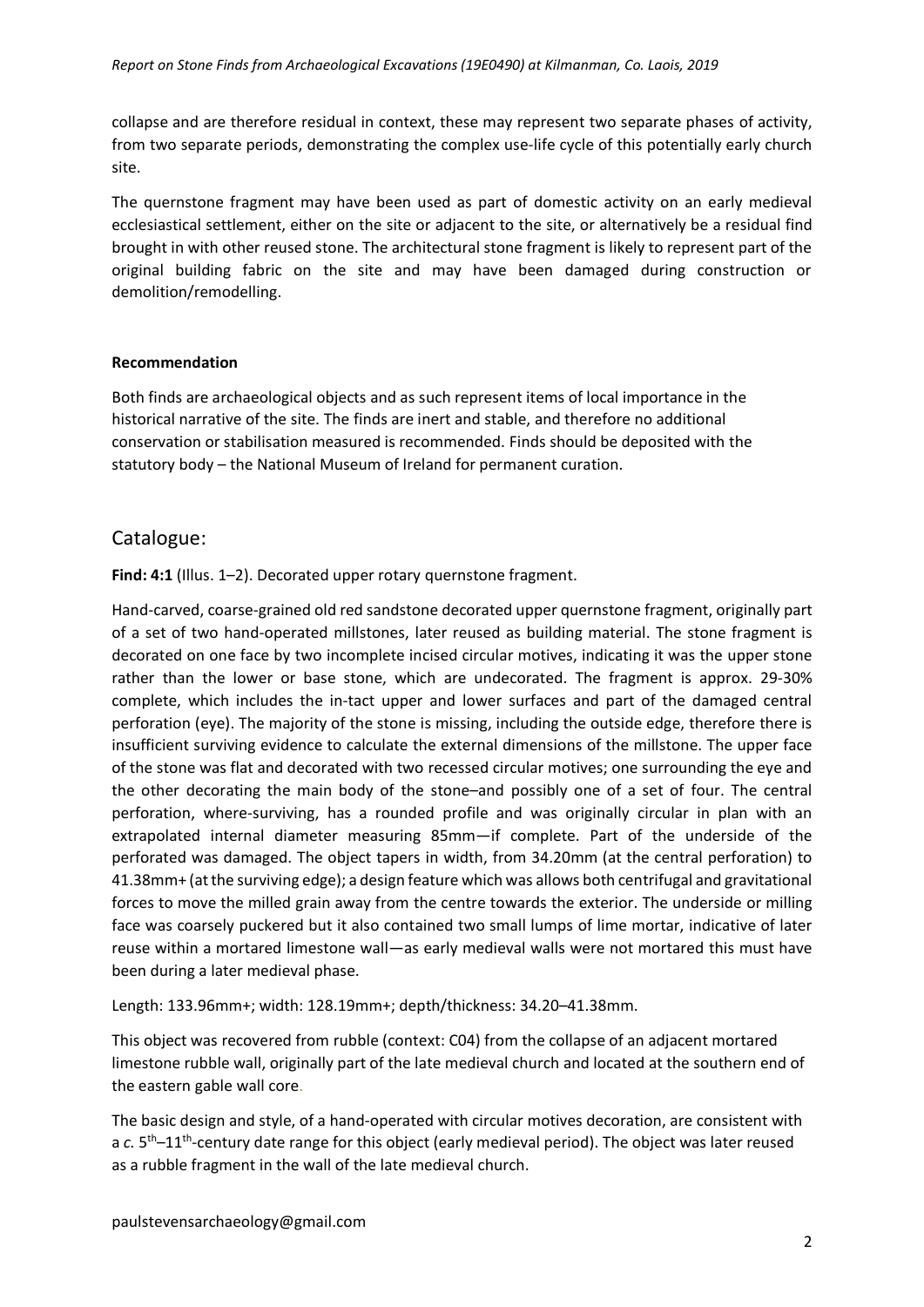#### **Find : 2:1** (Illus. 3). Window jamb fragment.

Hand-cut, fine-grained limestone, window jamb fragment, originally part of the side of a glazed window, interrupted by a recessed slot for window furniture (glass pane) and flanked by curving chamfered border detail. Fragment approx. 60% complete that includes the fully in-tact base, and partially surviving obverse face (facing into the window), internal and external borders; the top side is missing, part of the inner border is missing. The jamb face measured 89.50–91.44mm in width and contained an asymmetrical recessed slot (squared in profile) measuring 10.68mm in width and 10.50mm in depth. The face was flanked by chamfers, measuring 49mm in width; curving by a radius of 38mm. The back maybe split along a natural fracture during removal, whereas the upper portion removal scar is diagonal, which suggests the jamb was broken *in situ*, from an upright position. The architectural detail was hand-cut with large roughly regular puck-marks visible on all carved surfaces. No traces of mortar were extant.

Length/height: 260.00mm+; width: 165mm+; depth/thickness: 61.77mm.

This find was recovered from rubble (context: C02) from the collapse of an adjacent mortared limestone rubble wall, originally part of the late medieval church and located at the southern end of the western gable wall, on the outer eastern face.

The style and lithology are consistent with a c. 14<sup>th</sup>–15<sup>th</sup>-century date range for construction (Late Medieval/Post-medieval period).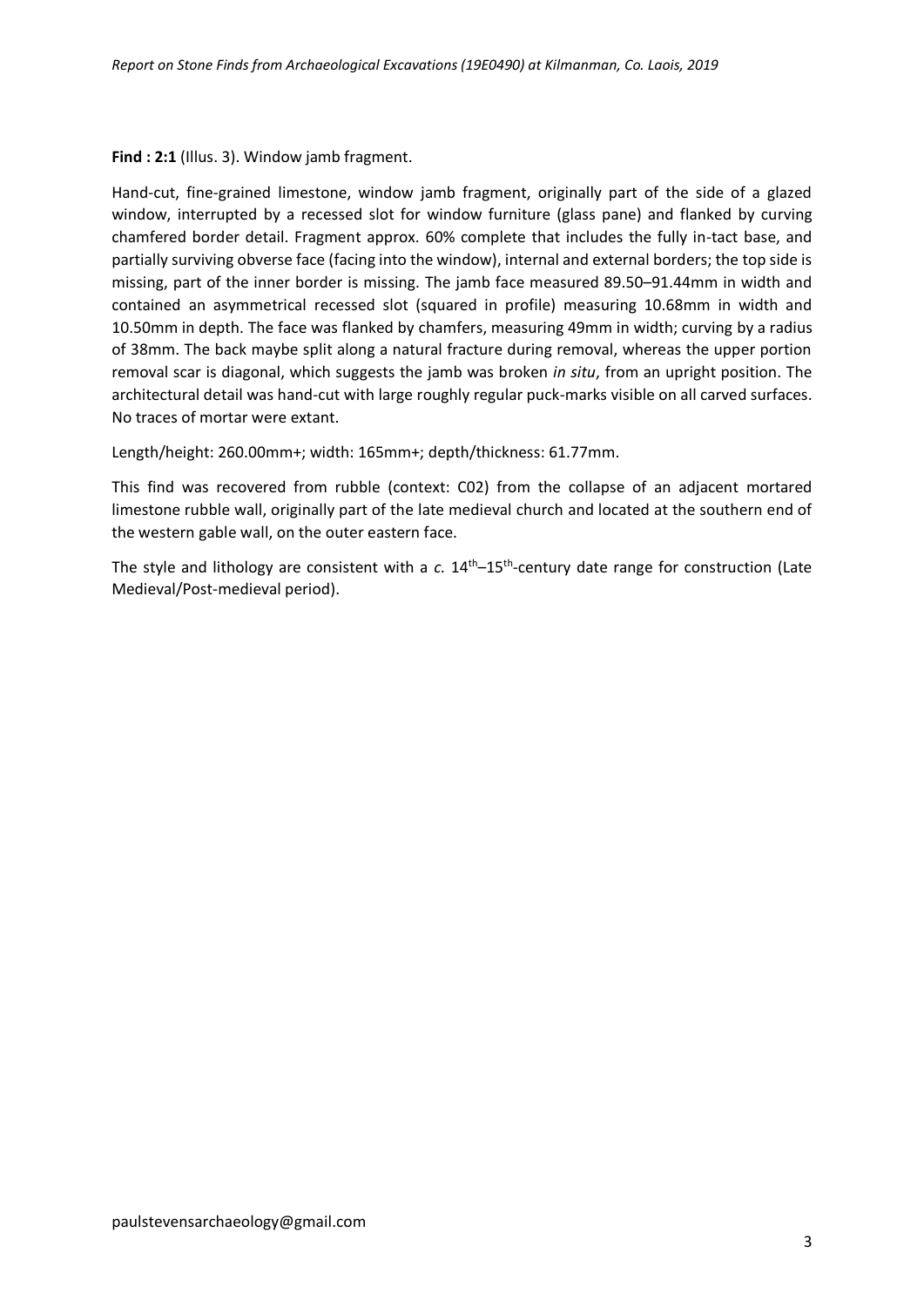# Illustrations

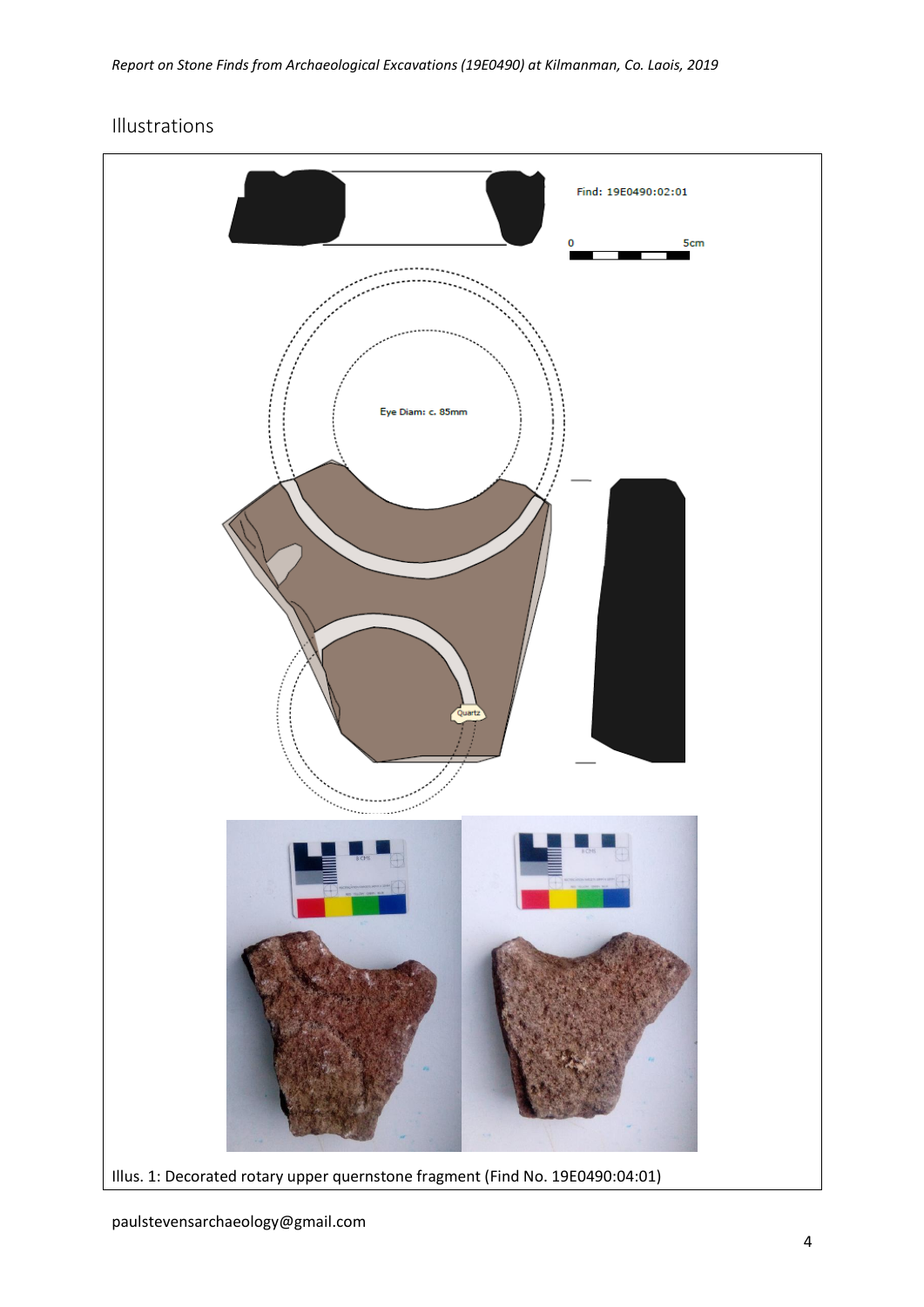